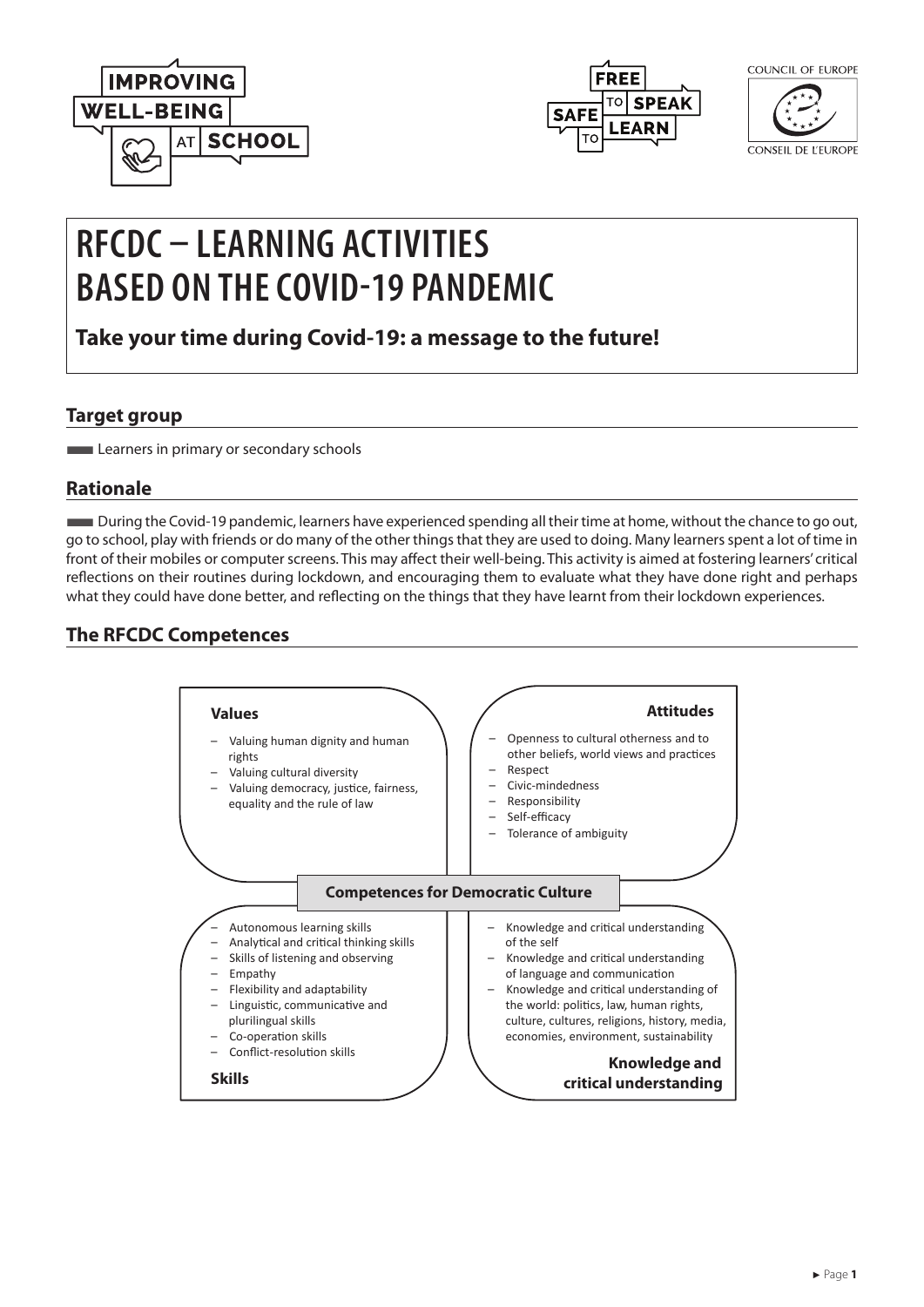### **Competences promoted by the activity**

■Analytical and critical thinking skills; Co-operation skills; Flexibility and adaptability; Knowledge and critical understanding of the self.

#### **Learning outcomes**

**EXECOMPLER** Completing this activity will help learners to:

- ► Reflect on whether the information they used and the activities they engaged in during lockdown are beneficial
- ► Co-operate with others
- ► Adapt to new situations by using new skills
- ► Reflect critically on themselves from a number of different perspectives

### **Description of activity**

- 1. Hold a brainstorming session with the learners about how they arranged their daily life experiences during the Covid-19 pandemic. Questions such as the following may be used:
- ► How did you spend your time during the Covid-19 lockdown?
- ► How did you organise your days at home?
- ► What kinds of play activities did you do?
- ► Did you spend time doing some physical exercise?
- ► Did you have the chance to maintain safe contacts with your friends?

Summarise the main ideas that emerge.

- 2. Ask the learners to reflect individually about their own personal experiences at home during lockdown, and to list:
- $\triangleright$  3 examples of things they did that they enjoyed;
- ► 2 things that they did that they did not enjoy or found frustrating or annoying;
- ► 1 thing they did that is unhealthy.

Check to make sure that their examples refer to activities that are in line with national lockdown regulations and are realistic.

- 3. Divide the learners into small groups, and ask them to share with others in their group their list of activities undertaken at home in order to have enjoyable days during lockdown, and to discuss them. They should also discuss activities/ things they (or others, such as their parents) considered annoying, frustrating, or unhealthy to do.
- 4. Ask the learners in each group to summarise and list all of the activities that have been discussed and to vote in order to choose four activities that all learners should do in order to have a good day at home during lockdown (these must be feasible and can include alternative ways to do homework, physical exercises, activities for keeping in contact with friends, online activities, and leisure and playing) and one thing that should be avoided (such as playing all day with videogames, sleeping till late, etc.). An online voting tool may be used.
- 5. Ask each group to write down a message (a letter or email, or a poster, which can be created using an online poster creator tool) to future children in order to suggest to them how they should handle a lockdown and how to organise their days in the case of a new pandemic (or similar) crisis, based on their selected list. If necessary, provide some ideas on what to write about, and how to organise the writing of the letter, email or poster, by showing the following bullet points, writing them on the blackboard or online wall:
- ► Present the most relevant difficulties in organising one's time during lockdown;
- ► Suggest ideas about what is best to do/how best to spend one's time (what kind of play activities to engage in, how to keep in contact with friends, how to manage homework, etc.);
- ► Give some tips concerning activities and behaviours to avoid (e.g., because they are unhealthy or annoying) and explain why;
- ► Conclude with general advice to children in future lockdown situations about how to organise their time.
- 6. The letters/emails/posters are then passed around the class or shared online. If possible, a speaker from each group reads her/his group's letter, email or poster to the whole class.